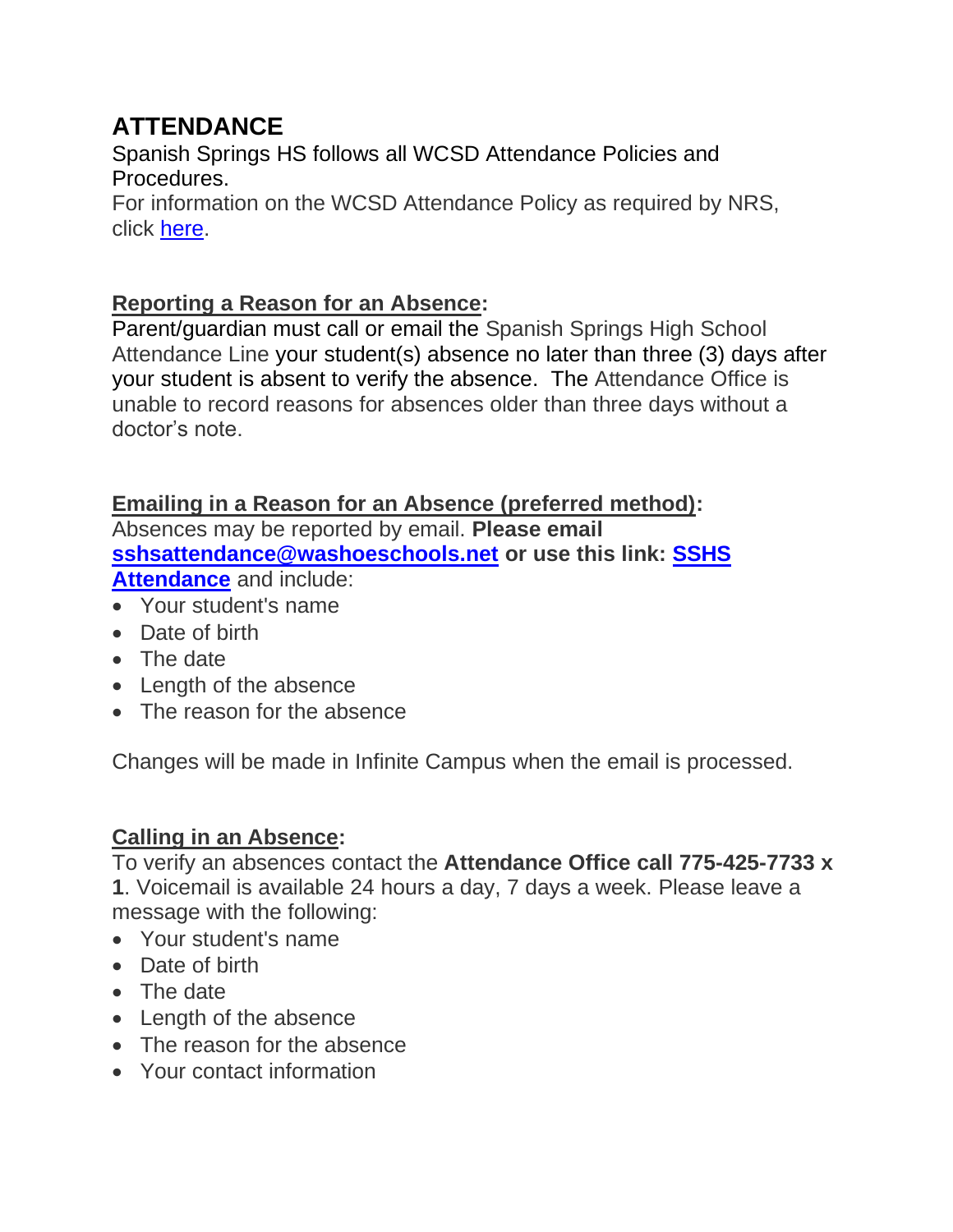Changes will be made in Infinite Campus when the absence is processed.

## **Picking Up a Student or Street Passes:**

When you need to pick up your student early from school, please be aware of the following procedures:

-You may call in advance to have your student waiting for you when you arrive. Please call the **Attendance Office at 775-425-7733 x 1** with the exact time and reason your student needs to be dismissed.

-You may come into the Attendance Office to pick up your student. You will be required to show your ID on arrival. Please allow enough time for us to send for your student as it is difficult to send for a student during passing time or during lunch.

-ONLY LEGAL GUARDIANS may pick up a student. Anyone other than a guardian will need to have the guardian contact the attendance office in advance to give permission for the student to be released. If the person picking up the student will do so on a regular basis and is not the legal guardian, there is a form that can be completed giving permission for the student to be release with another adult. This form is valid only for the current school year and will need to be signed and turned in by the legal guardian.

#### **Chronic Absenteeism:**

Students who miss 10% or more of the total number of class periods **for any reason** during a semester (high school) for each course will be chronically absent. Chronic absenteeism rules are set by State and Federal guidelines.

Students will not be retained or fail a course (high school) based on attendance. However, students who miss 10% or more of class periods for any course that meets in a semester will be chronically absent in that course(s).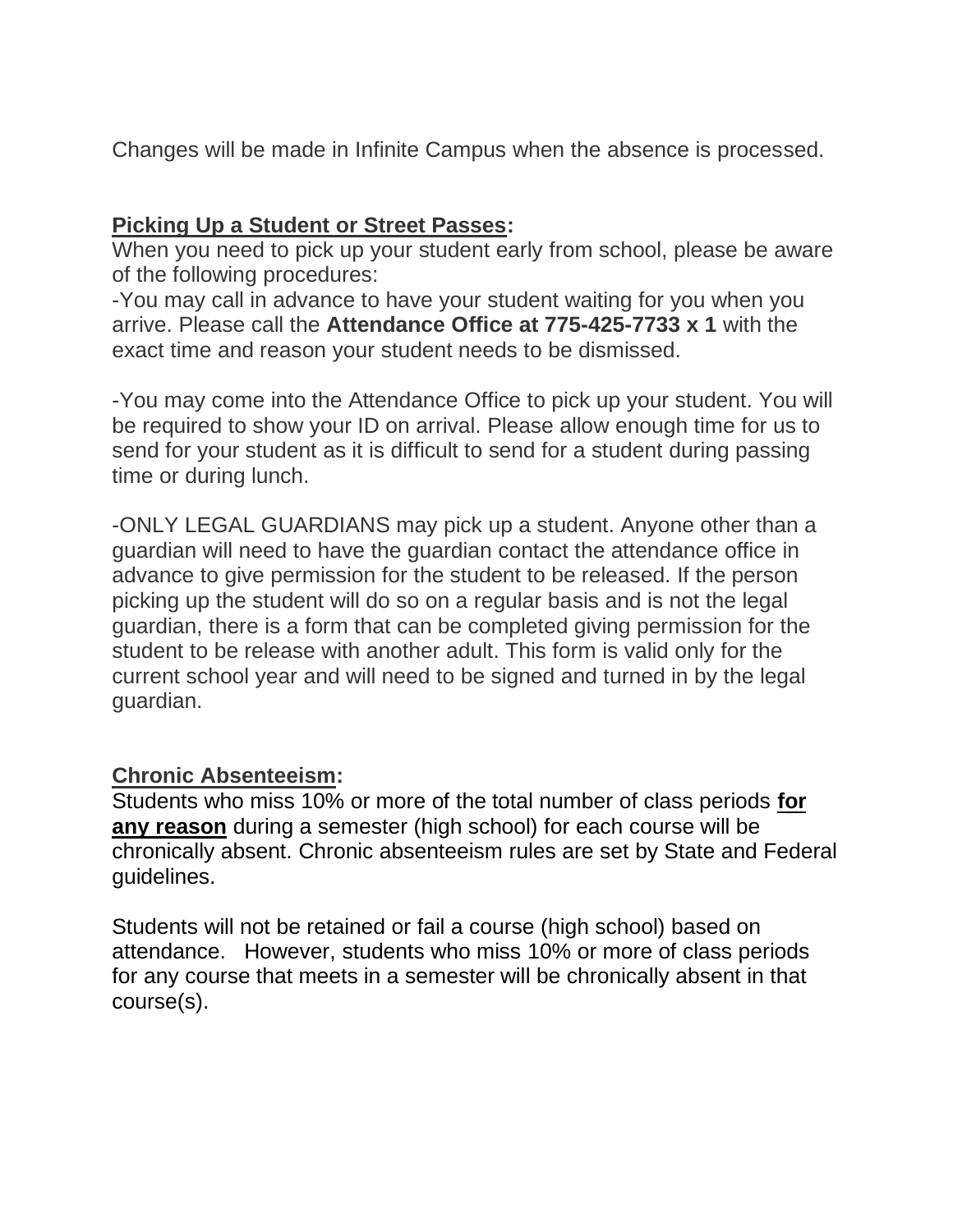If the student must miss an entire class period for any reason, it is the parent's/guardian's responsibility to see that a written/verbal verification is provided to the school prior to, during, or within three days of an absence. Failure to do so within three days of the student's return to school will result in the absence being coded as Unverified (AUK).

#### **Exclusions:**

The Health Department Excluded Distance Learning OR Contact Tracing (HDED or HDCT) code is used when a school has been notified by Washoe County Health Department or Washoe County School District that a student is excluded from school but is able to work on Temporary Distance Learning for the length of the exclusion. Students are to attend Temporary Distance Learning daily and complete work assigned. Students will check-in daily on MS Teams through the Daily Agenda. If a student is unable to work due to health reasons or the student chooses not to work or communicate with the teacher daily, the student will be marked HDE. The HDED and HDCT codes do not count toward chronic absenteeism. HDE does count toward chronic absenteeism.

#### **Make-Up Work For An Absence:**

Make-up work must be provided for any absence by the teacher, but it is the student's responsibility to request the make-up work in advance or on the first day s/he returns to class. Because it is impossible to make-up some in-class assignments, coursework of a similar nature may be given. It is the student's responsibility to turn in all make-up class work at the designated deadline. Failure to complete the make-up work within the designated deadline will result in no credit received for the make-up work.

Students will have the number of days absent plus one to complete missed make up work or concepts missed beginning on the day the teacher provides the missed assignments to the student. Teachers must provide missed make-up work or concepts missed within two days of the student's return to class.